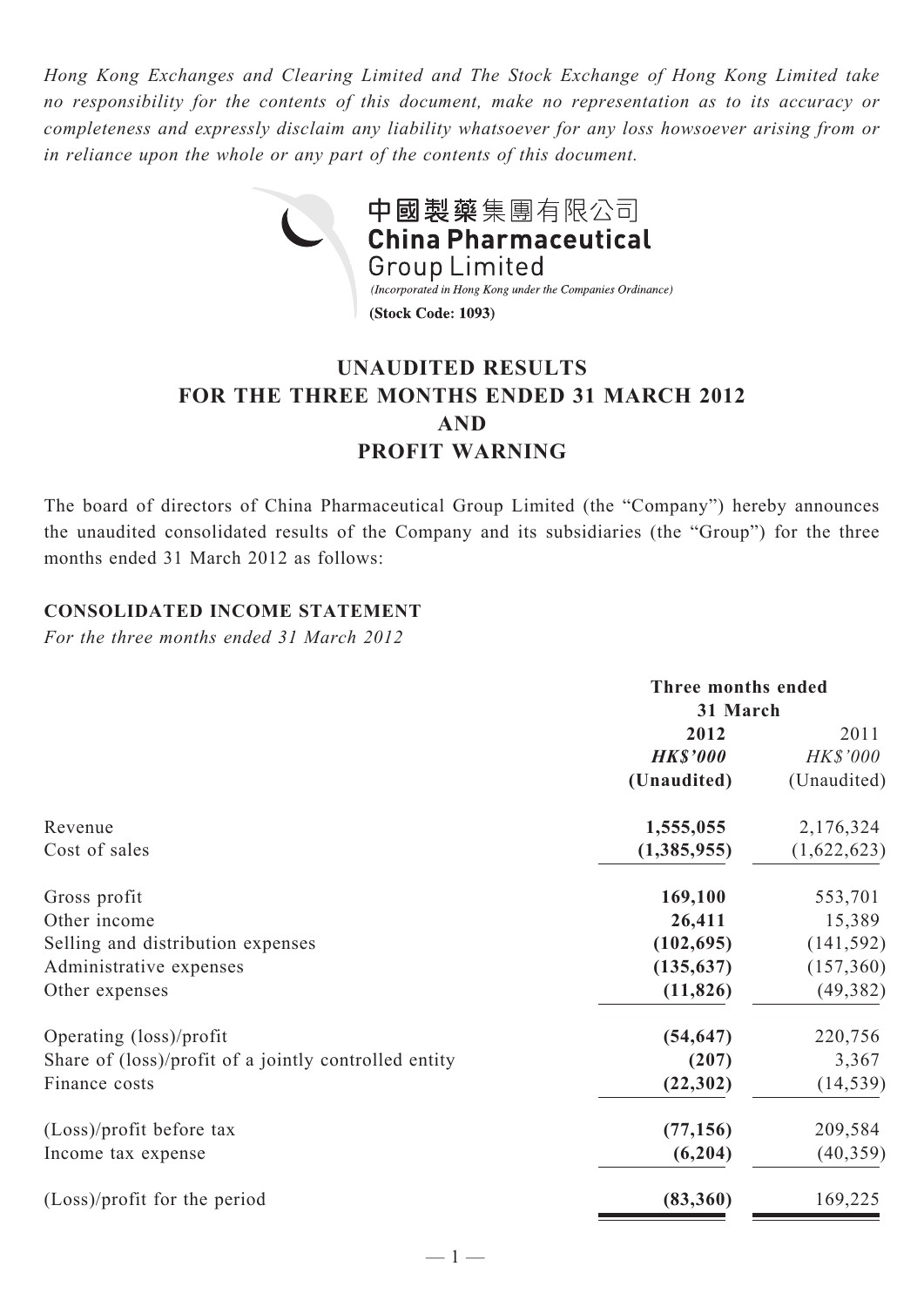|                                               | Three months ended<br>31 March |                 |  |
|-----------------------------------------------|--------------------------------|-----------------|--|
|                                               |                                |                 |  |
|                                               | 2012                           | 2011            |  |
|                                               | <b>HK\$'000</b>                | <b>HK\$'000</b> |  |
|                                               | (Unaudited)                    | (Unaudited)     |  |
| (Loss)/profit for the period attributable to: |                                |                 |  |
| Owners of the Company                         | (85, 032)                      | 161,541         |  |
| Non-controlling interests                     | 1,672                          | 7,684           |  |
|                                               | (83,360)                       | 169,225         |  |
|                                               | <b>HK</b> cents                | HK cents        |  |
| $(Loss)/earnings$ per share — Basic           | (5.56)                         | 10.53           |  |

#### *Notes:*

- 1. The accounting policies used in the preparation of the financial data for the three months ended 31 March 2012 are consistent with those followed in the preparation of the annual financial statements of the Group for the year ended 31 December 2011.
- 2. The calculation of the basic (loss)/earnings per share for the three months ended 31 March 2012 is based on the unaudited loss for the period attributable to owners of the Company of HK\$85,032,000 (2011: unaudited profit of HK\$161,541,000) and 1,529,766,661 ordinary shares (2011: weighted average number of ordinary shares of 1,533,601,372) in issue during the period.

No diluted (loss)/earnings per share is presented for the three months ended 31 March 2012 and 2011 as there were no potential ordinary shares in issue during both periods.

- 3. The board of directors does not declare the payment of an interim dividend for the three months ended 31 March 2012 (2011: Nil).
- 4. The financial data for the three months ended 31 March 2012 is based on the internal records and management accounts of the Group and has not been reviewed or audited by the external auditor of the Company.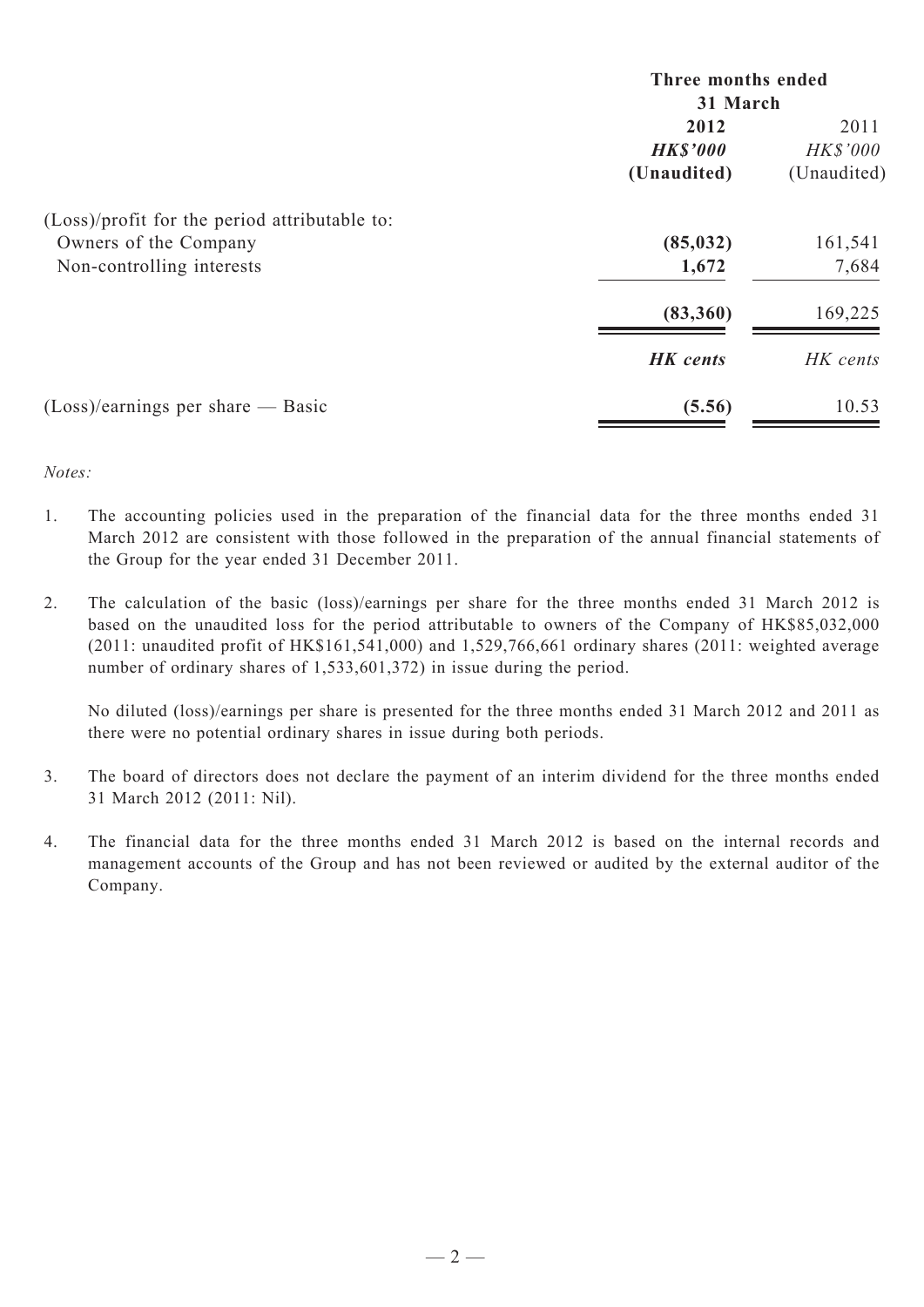## **SEGMENT INFORMATION**

The following is an analysis of the Group's revenue and results by operating and reportable segment.

# *For the three months ended 31 March 2012*

|                                                             | Intermediates and<br><b>Bulk Drugs</b> |                                                 |                                             |        |           |                                  |                                     |                                        |                                 |
|-------------------------------------------------------------|----------------------------------------|-------------------------------------------------|---------------------------------------------|--------|-----------|----------------------------------|-------------------------------------|----------------------------------------|---------------------------------|
|                                                             | Vitamin C<br>series<br><b>HK\$'000</b> | <b>Antibiotics</b><br>series<br><b>HK\$'000</b> | Finished<br><b>Drugs</b><br><b>HK\$'000</b> |        |           | <b>Others</b><br><b>HK\$'000</b> | Segment<br>Total<br><b>HK\$'000</b> | <b>Eliminations</b><br><b>HK\$'000</b> | Consolidated<br><b>HK\$'000</b> |
| <b>SEGMENT REVENUE</b>                                      |                                        |                                                 |                                             |        |           |                                  |                                     |                                        |                                 |
| External sales                                              | 328,053                                | 624,377                                         | 565,541                                     | 37,084 | 1,555,055 |                                  | 1,555,055                           |                                        |                                 |
| Inter-segment sales                                         | 458                                    | 59,569                                          |                                             | 13,476 | 73,503    | (73,503)                         |                                     |                                        |                                 |
| <b>TOTAL REVENUE</b>                                        | 328,511                                | 683,946                                         | 565,541                                     | 50,560 | 1,628,558 | (73,503)                         | 1,555,055                           |                                        |                                 |
| Inter-segment sales are charged at prevailing market rates. |                                        |                                                 |                                             |        |           |                                  |                                     |                                        |                                 |
| <b>SEGMENT PROFIT/(LOSS)</b>                                | 5,378                                  | (80, 059)                                       | 29,035                                      | (905)  |           |                                  | (46, 551)                           |                                        |                                 |
| Unallocated income                                          |                                        |                                                 |                                             |        |           |                                  | 16,564                              |                                        |                                 |
| Unallocated central expenses                                |                                        |                                                 |                                             |        |           |                                  | (24, 660)                           |                                        |                                 |
|                                                             |                                        |                                                 |                                             |        |           |                                  |                                     |                                        |                                 |
| Operating loss                                              |                                        |                                                 |                                             |        |           |                                  | (54, 647)                           |                                        |                                 |
|                                                             |                                        |                                                 |                                             |        |           |                                  |                                     |                                        |                                 |

### *For the three months ended 31 March 2011*

|                                                             | Intermediates and<br><b>Bulk Drugs</b> |                                   |                               |                    |                              |                          |                          |
|-------------------------------------------------------------|----------------------------------------|-----------------------------------|-------------------------------|--------------------|------------------------------|--------------------------|--------------------------|
|                                                             | Vitamin C<br>series<br>HK\$'000        | Antibiotics<br>series<br>HK\$'000 | Finished<br>Drugs<br>HK\$'000 | Others<br>HK\$'000 | Segment<br>Total<br>HK\$'000 | Eliminations<br>HK\$'000 | Consolidated<br>HK\$'000 |
| <b>SEGMENT REVENUE</b>                                      |                                        |                                   |                               |                    |                              |                          |                          |
| External sales                                              | 490,404                                | 950,056                           | 703,480                       | 32,384             | 2,176,324                    |                          | 2,176,324                |
| Inter-segment sales                                         | 674                                    | 240,618                           |                               | 76,285             | 317,577                      | (317,577)                |                          |
| <b>TOTAL REVENUE</b>                                        | 491,078                                | 1,190,674                         | 703,480                       | 108,669            | 2,493,901                    | (317,577)                | 2,176,324                |
| Inter-segment sales are charged at prevailing market rates. |                                        |                                   |                               |                    |                              |                          |                          |
| <b>SEGMENT PROFIT</b>                                       | 90,729                                 | 95,123                            | 69,235                        | 3,000              |                              |                          | 258,087                  |
| Unallocated income<br>Unallocated central expenses          |                                        |                                   |                               |                    |                              |                          | 1,278<br>(38,609)        |
| Operating profit                                            |                                        |                                   |                               |                    |                              |                          | 220,756                  |